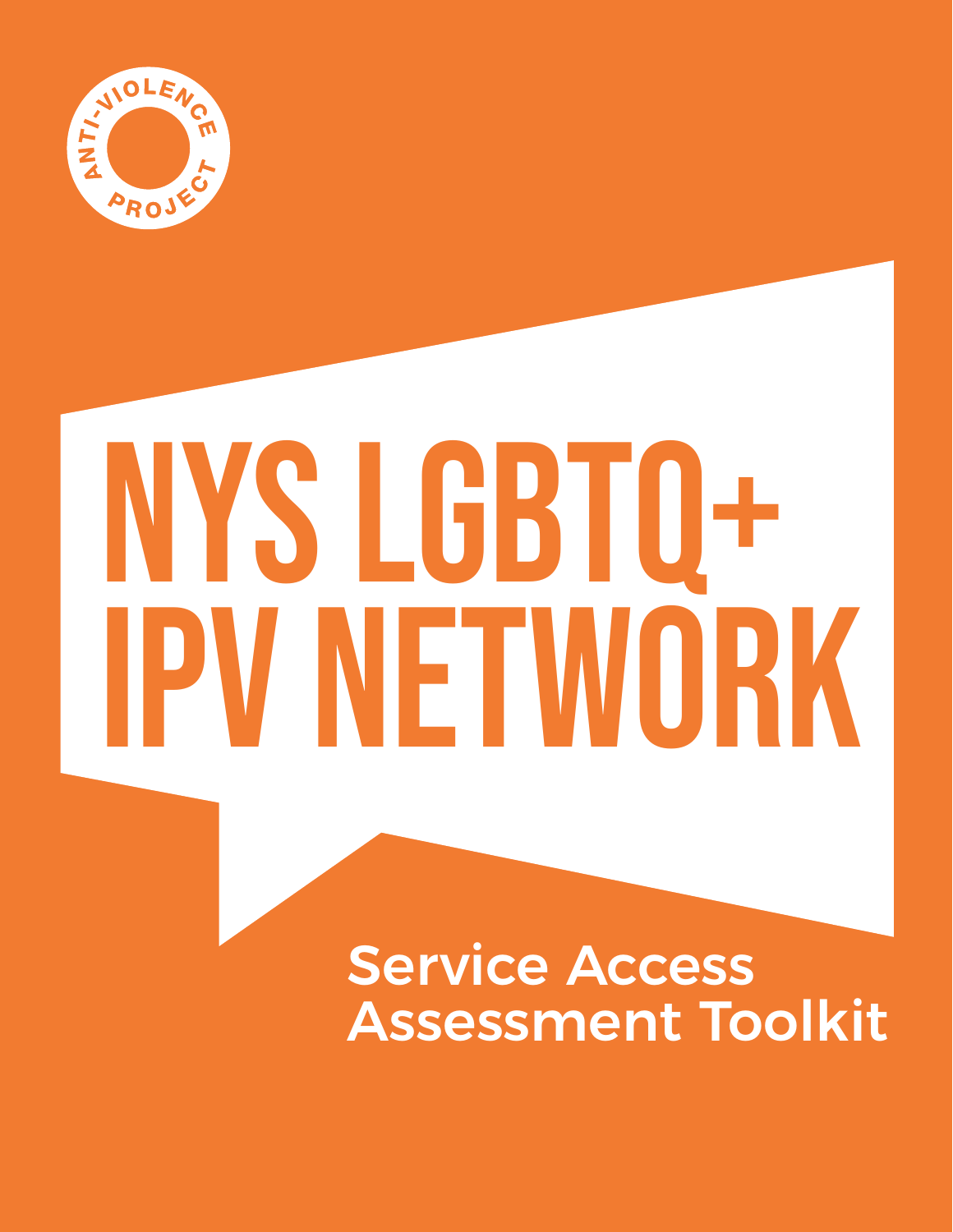# **TABLE OF CONTENTS**

### INTRODUCTION

### SERVICE ACCESS ASSESSMENT TOOL

### SCORING AND RESULTS

### RECOMMENDATIONS

| Recommendations: Barriers for Organizations to do Service Access Work 14 |  |
|--------------------------------------------------------------------------|--|
|                                                                          |  |





2 | TABLE OF CONTENTS

9

.3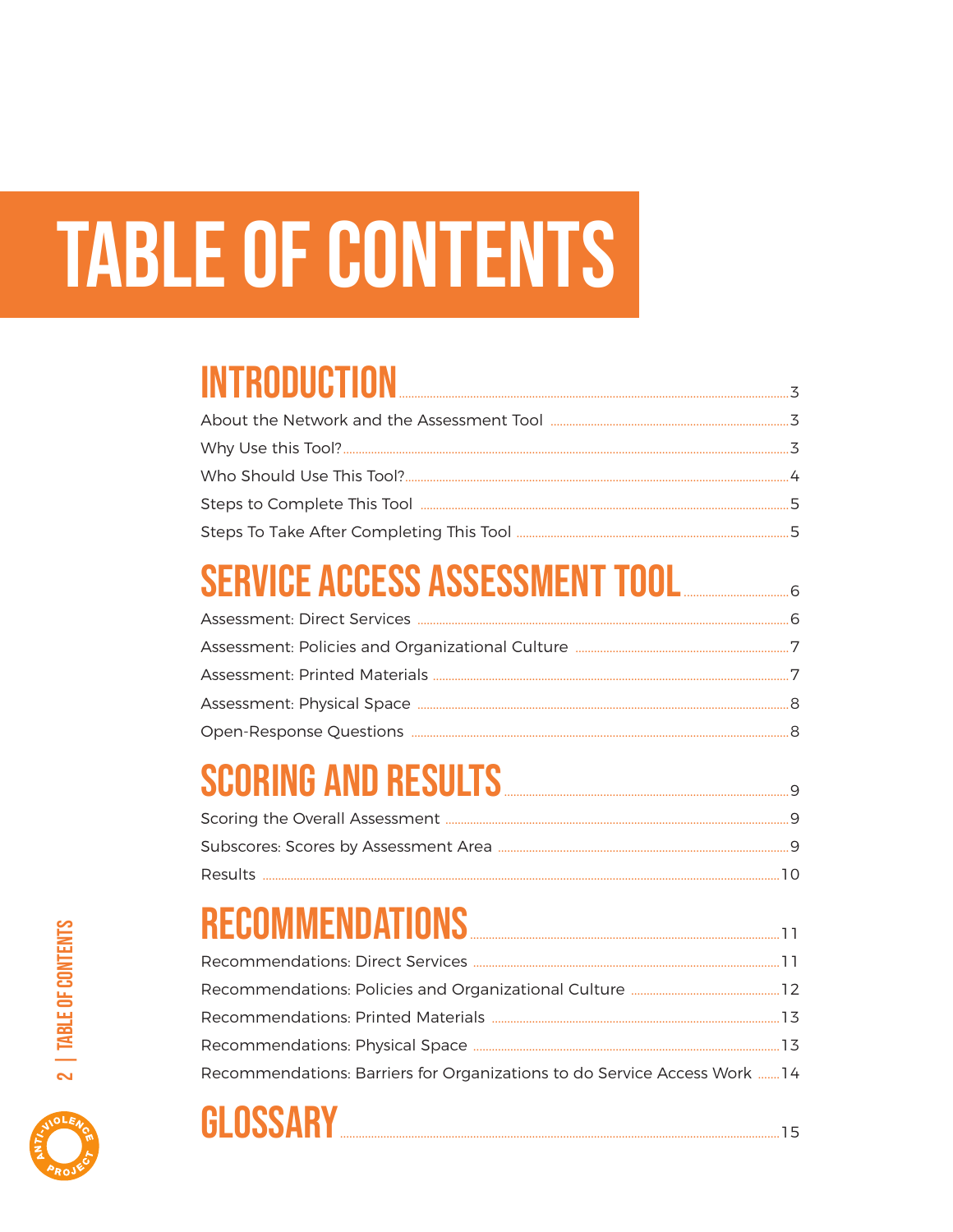### Introduction

#### **About the Network and the Assessment Tool**

The New York State Lesbian, Gay, Bisexual, Transgender, & Queer Intimate Partner Violence Network (The Network) is a statewide group of direct service providers who are working to ensure that intimate partner violence (IPV) services are inclusive and affirming of lesbian, gay, bisexual, transgender, queer (LGBTQ+) people, especially transgender, gender non-conforming, and non-binary (TGNCNB) and/or Black, indigenous and people of color (BIPOC).

LGBTQ+ and/or TGNCNB BIPOC survivors disproportionately include immigrants and people with unstable documentation status, people living with disabilities, people affected by HIV, people who use drugs, people engaged in informal and illicit economies, sex workers, incarcerated people or those who have been or are currently entangled with the criminal legal system, and low income working class communities.

Our work and this tool recognize that these survivors are the most marginalized in our society, targeted by multiple systems of oppression, and have been historically underserved by the government and the services sector. This marginalization and intersection oppression increases their exposure and subjection to violence, both interpersonal and systemic. This tool aims to help service providers ensure that the needs of these survivors with the most barriers to service and aid are considered and prioritized, not just those who are white, heterosexual, and cis, in order to better address the needs of **all** survivors.

This self-assessment tool was adapted from In Our Own Voices' Assessment, and is a starting point to understanding and analyzing the ways in which organizational practices, culture, and norms may be contributing to barriers to access for LGBTQ+ survivors of color.

#### **Why Use this Tool?**

Reflecting the broader injustices of our society, the mainstream domestic violence movement has tended to focus on the needs of white heterosexual cisgender women who experience IPV from their heterosexual, cisgender men partners. This narrow focus erases experiences of LGBTQ+ and/or TGNCNB BIPOC survivors from the narrative of abuse, despite the evidence that these marginalized survivors face an alarming rate of violence of all forms.

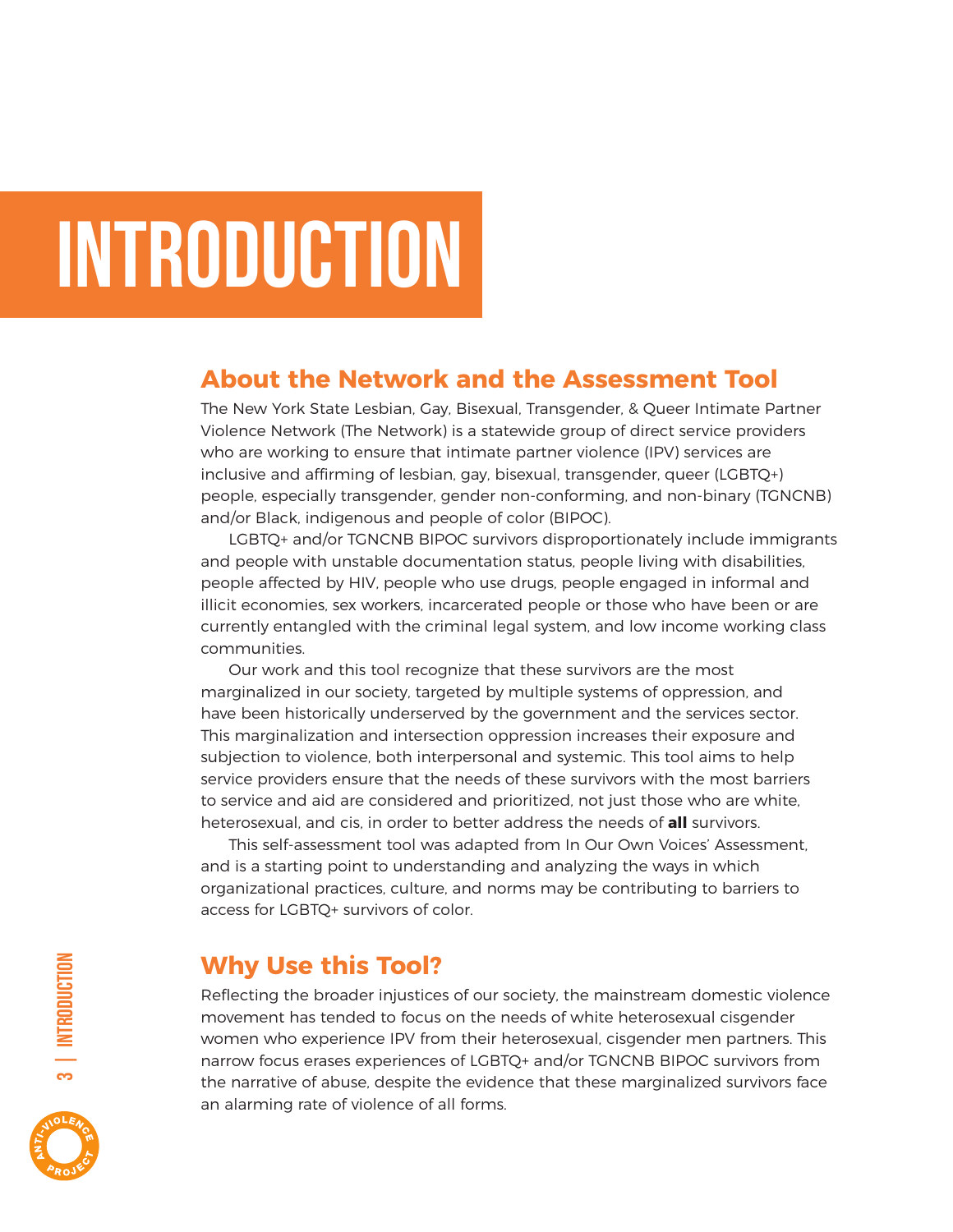According to the Lesbian, Gay, Bisexual, Transgender, Queer and HIV-Affected Hate and Intimate Partner Violence in 2017 Report by the National Coalition of Anti-Violence Programs, transgender women are at least three times more likely to experience violence on the street compared to cisgender or non-transgender women. LGBTQ+ and/or TGNCNB BIPOC people are also more likely to experience violence from family members, roommates, neighbors, landlords, and other people they are in relationship with.

Unfortunately, even when these survivors seek support, they experience discrimination and further violence. In shelters, LGBTQ+ and/or TGNCNB BIPOC survivors face violence both from shelter staff and other clients, with transgender women nearly two and a half times more likely to experience violence than their cisgender counterparts. Thus, LGBTQ+ and/or TGNCNB BIPOC survivors may avoid accessing necessary support due to fears of rejection or invalidation of their identity and experiences.

Because of policing's role in upholding cisgender heteropatriarchy and white supremacy, LGBTQ+ and/or TGNCNB BIPOC survivors are also less likely to seek police intervention, and have worse experiences when they do, sometimes getting arrested with or instead of the person causing them harm. LGBTQ+ and/or TGNCNB BIPOC survivors are disproportionately criminalized because of their marginalized identities, documentation, and work status.

Providing services to LGBTQ+ and/or TGNCNB BIPOC survivors includes deconstructing the heteronormative paradigm of "domestic violence" to include LGBTQ+ and/or TGNCNB BIPOC survivors at every level of IPV programming, policy, and service planning.

By completing this tool, service providers can take an important step in providing affirming services for LGBTQ+ and/or TGNCNB BIPOC survivors of violence. LGBTQ+ and/or TGNCNB BIPOC survivors are often not prioritized by IPV service providers, which can lead to further traumatization and isolation for these survivors. It is also important to also create safe and affirming spaces for LGBTQ+ and/or TGNCNB BIPOC staff within IPV service organizations, as they are often at the front lines of serving survivors and are often survivors themselves.

#### **Who Should Use This Tool?**

This tool was designed for programs that are focused on IPV. However, non-IPV specific gender-based violence programs may also find this tool helpful in assessing how inclusive and affirming their services are and can be. There may be assessment questions not applicable to non-IPV programs but providers are encouraged to apply what is useful from the tool to their programming, and skip or leave what is not applicable. Note: please be advised that too many "N/A" answers (more than 6) may result in an invalid or unusable result.

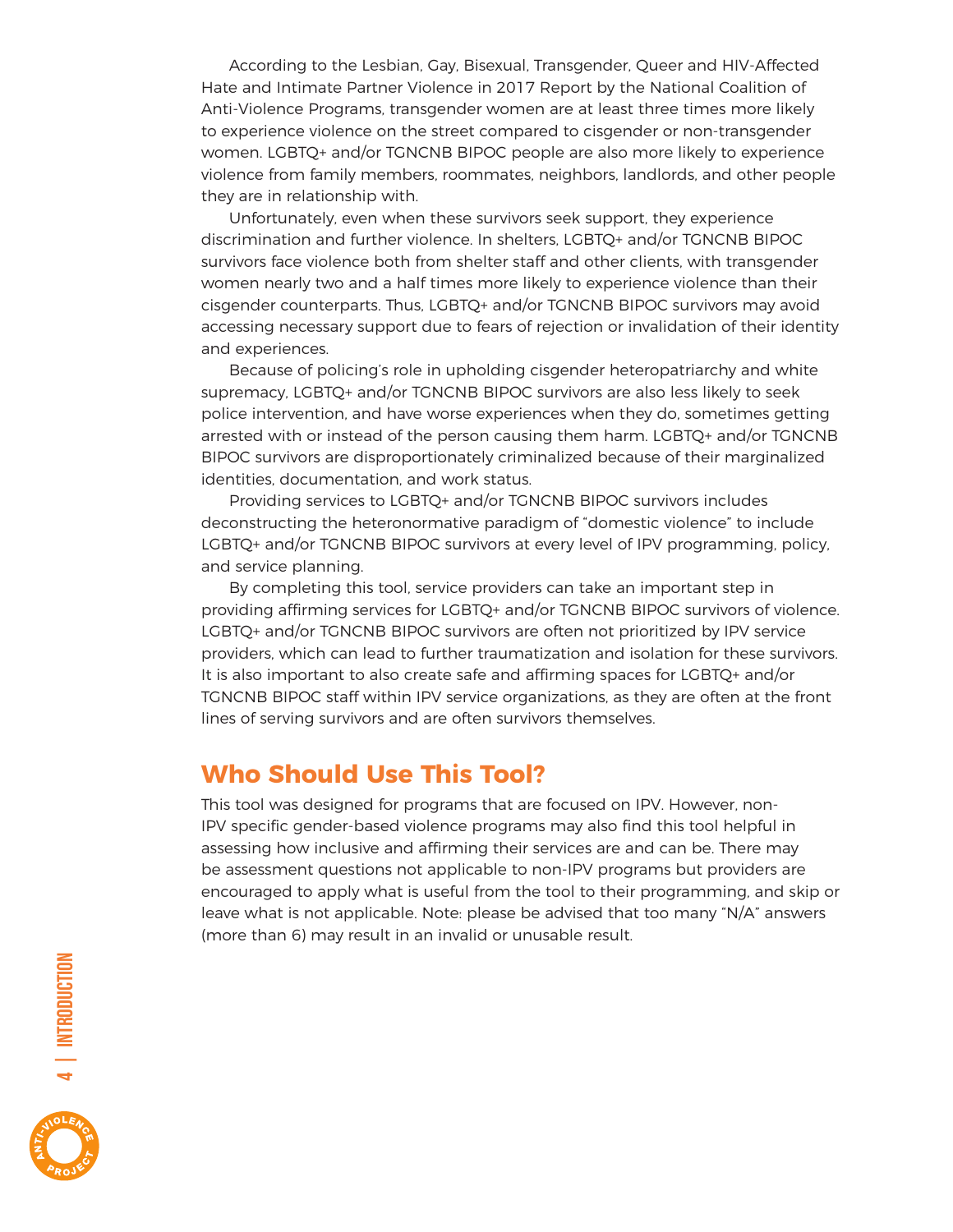#### **Steps to Complete This Tool**

- 1. Service providers can complete this tool on paper or **[online](https://www.surveymonkey.com/r/9LVHWM7)**; the Network recommends online completion for several reasons: 1) results can be used to assess overall trends in the IPV service provision sector, 2) results will be tabulated automatically for participating service providers, 3) results can be emailed to participating service providers upon completion.
- 2. Service providers should have staff closest to the programming complete the assessment.
- 3. Service providers should focus on their specific programming, shelter, or service when completing the assessment.
- 4. Service providers should answer honestly to get an accurate result from the assessment.
- 5. This Assessment tool can work hand-in-hand with other tool kits the Network has created and the Training and Technical Assistance Center to aid organizations in improving their score over time. This includes:

**[Best Practices Toolkit](https://drive.google.com/file/d/0B85YJBfy4EqBUEhoWTVXUWVBeW8/view?usp=sharing)**

**[Shelter Access Toolkit](https://drive.google.com/file/d/0B85YJBfy4EqBay1oSUZOV2NNZlk/view?usp=sharing)**

**[Power & Control in Relationships Assessment Tool](https://drive.google.com/file/d/1L0jhhTQKgynmLUgf3jgCj2jDXB88oN_w/view?usp=sharing)**

**[Sample Sexual Orientation and Gender Identity Non-Discrimination Policy](https://drive.google.com/file/d/1G-Nj9jDRygktLdIPVBg5VTdV9Il5r9X_/view?usp=sharing)**

6. Service providers can reach out to the New York City Anti-Violence Project or the Network for training support through our **[Technical Assistance Center](https://avp.org/ncavp/tta-center/)** and **[Training Request Portal](https://avp.org/get-involved/request-a-training/)**.

#### **Steps To Take After Completing This Tool**

Upon completing this tool, service providers should be able to assess how inclusive and affirming each component of their programs and services are for LGBTQ+ and/or TGNCNB BIPOC, by examining the score they received after completing the questionnaire, and following the recommendations given at the end of the assessment.

An organization may take an assessment multiple times, after doing internal work to improve their services or address barriers to service for LGBTQ+ and/or TGNCNB BIPOC survivors. The ultimate goal is to see scores improve as an indicator of greater service access for these marginalized survivors.

Providers can use this tool to anchor a conversation on program evaluation with a program team, or do an individual analysis of responses to then inform an action plan. This information can support team or individual staff efforts to evaluate their inclusiveness and help teams improve their efforts to serve LGBTQ+BIPOC individuals.

The tool includes a short section toward the end to support providers in identifying key barriers to providing more inclusive and affirming services, and the next action steps the provider can take to become more inclusive and affirming.

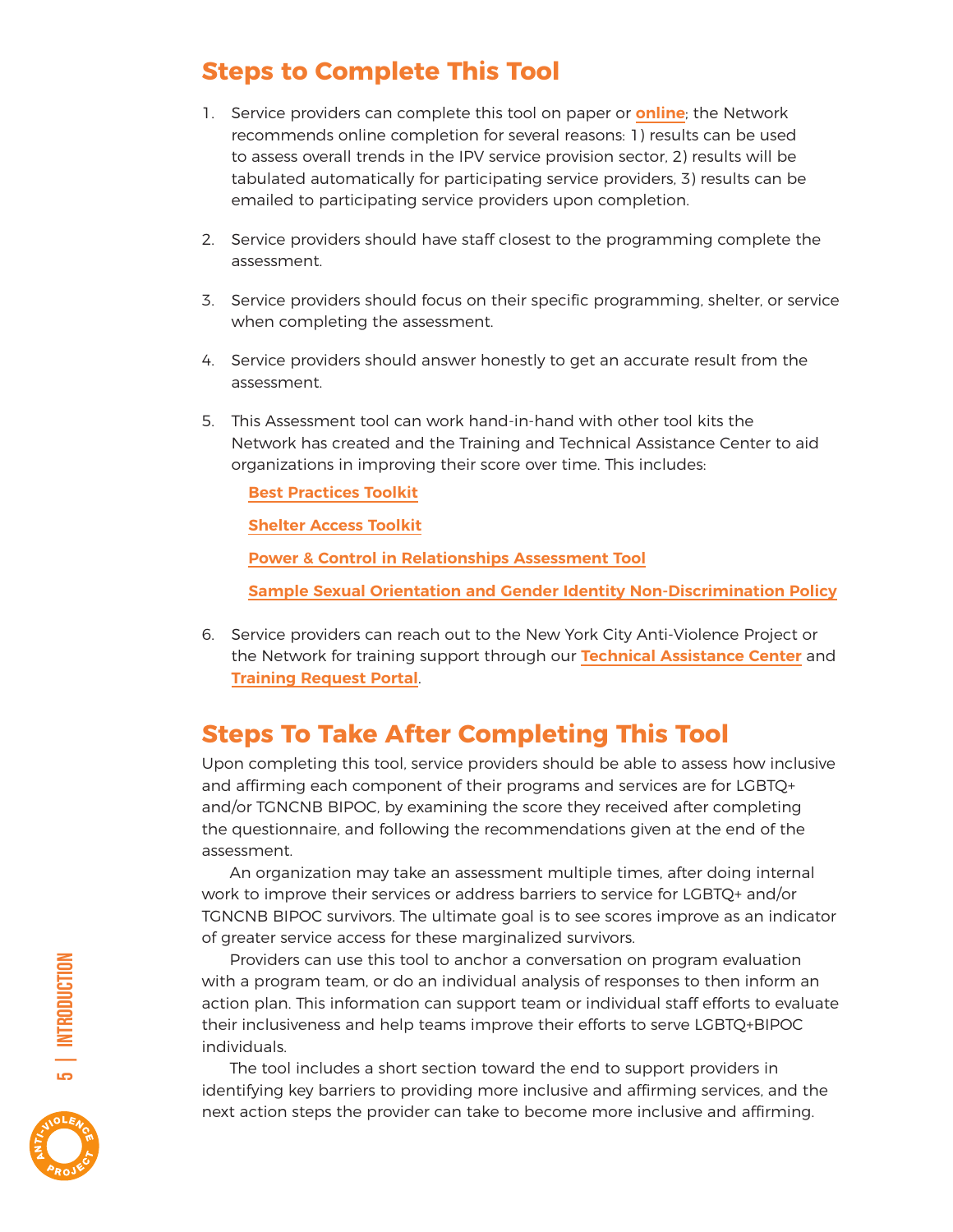# SERVICE ACCESS

# ASSESSMENT TOOL

#### *[Click here to complete the Service Access Assessment Tool online](https://www.surveymonkey.com/r/9LVHWM7)*

#### **Assessment: Direct Services** (Answer A–F)

- 1. Do staff and volunteers share their own pronouns when interacting with survivors, colleagues, and community?
- 2. Do outreach staff and other staff use gender neutral pronouns when referring to survivors or the person(s) causing them harm until gender specific pronouns are provided?
- 3. Are screenings conducted based on power and control, not perceived gender identity, to ensure that the caller is not the primary person(s) causing harm before they are admitted to confidential survivor-centric programs/groups/sites?
- 4. Are staff and volunteers, including crisis line workers, trained to sensitively support LGBTQ+ and/or TGNCNB BIPOC survivors with the particular safety needs of belonging to each of these communities, and to competently provide other services, including links and referrals to relevant resources and culturally specific agencies?
- 5. If available and/or requested, do staff make referrals for LGBTQ+ and/or TGNCNB BIPOC survivors of IPV who experience criminalization (connected to their survival) and/or have civil legal needs (i.e. order of protection, immigration, divorce, custody, housing, discrimination, etc) to programs that meet those intersecting needs?
- 6. If an organization has youth programming, are program staff familiar with issues confronting LGBTQ+ and/or TGNCNB BIPOC parents and youth (custody, coming out, school issues, transitioning, accommodations, etc.)?

For assessments, respond with:



**A** Always **B** Often **C** Sometimes **D** Rarely **E** Never **F** N/A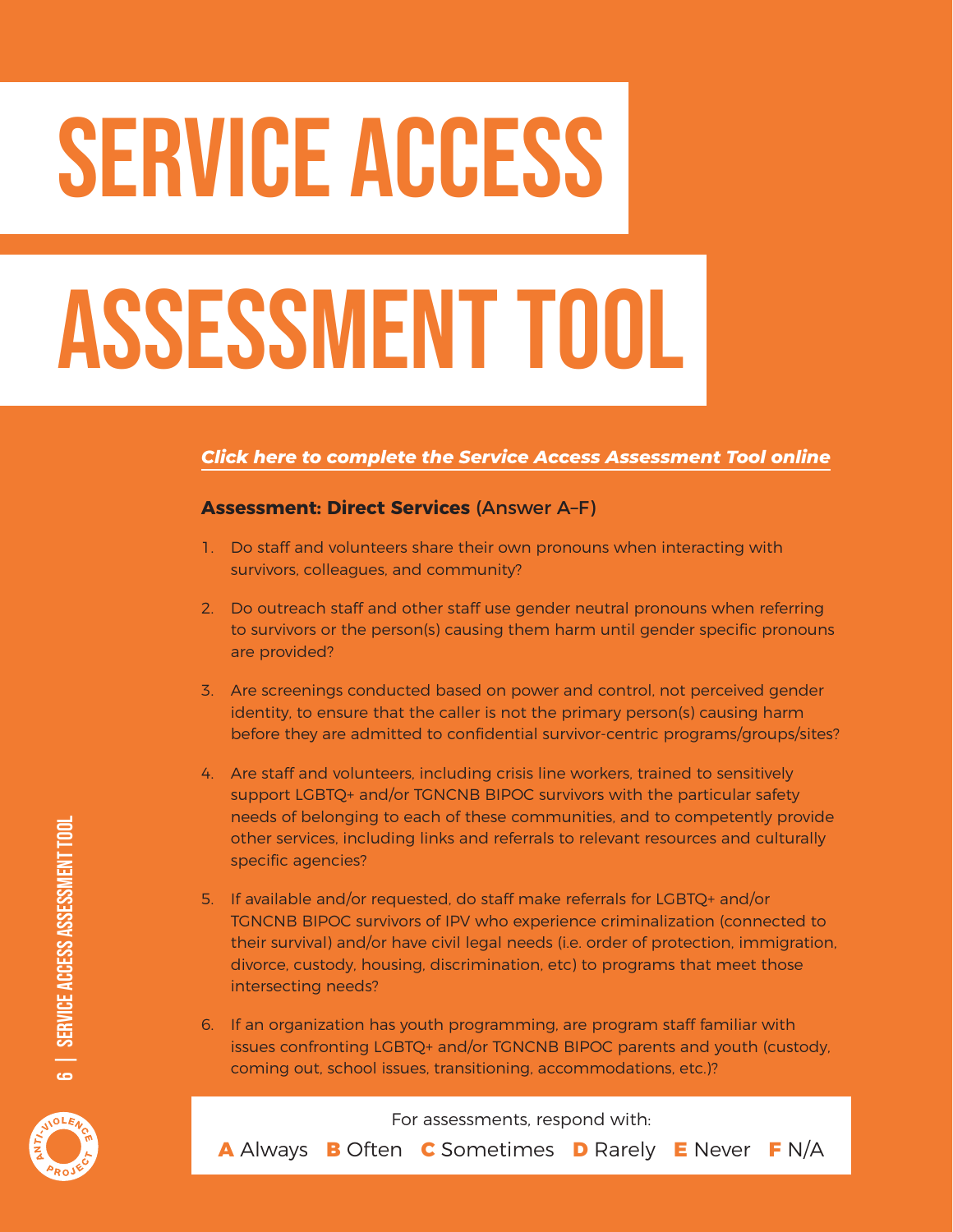#### **Assessment: Policies and Organizational Culture** (Answer A–F)

- 1. Does the organization make an effort or have a process to hire LGBTQ+ and/or TGNCNB BIPOC people as staff, and to support these staff in progressing in the agency?
- 2. Are LGBTQ+ and/or TGNCNB BIPOC individuals involved in the development and decision-making process for inclusive staff and client policies?
- 3. Have all of your staff (including administration, HR, volunteers, and board members) received routine and ongoing training regarding oppression and best practices in providing affirming services for LGBTQ+ and/or TGNCNB BIPOC survivors?
- 4. Are your policies reviewed on an annual basis to monitor the intentional inclusion of LGBTQ+ and/or TGNCNB BIPOC communities?
- 5. Are new clients aware of agency confidentiality policy surrounding LGBTQ+ and/or TGNCNB BIPOC survivors and the consequences for violating this policy?
- 6. Are strategies for increasing accessibility for LGBTQ+ and/or TGNCNB BIPOC survivors integrated into programs and services on an ongoing basis? (For example: language, physical space, printed materials, etc.)

#### **Assessment: Printed Materials** (Answer A–F)

- 1. Do all written and web-based materials use inclusive language and images? (For example: using gender neutral language and avoiding specific pronouns, when speaking of person(s) causing harm or survivors, images with a diversity of community members)
- 2. Do you have materials in languages other than English?
- 3. Do your materials explicitly state whether or not your program serves LGBTQ+ and/or TGNCNB survivors?
- 4. Does your program provide materials/opportunities to assess whether LGBTQ+ and/or TGNCNB BIPOC survivors feel comfortable and welcomed when accessing services?
- 5. Does your agency have a system for recording names and pronouns other than what is on legal documents?
- 6. Does your program provide outreach and materials specific to LGBTQ+ and/or TGNCNB BIPOC survivors?

For assessments, respond with:



**A** Always **B** Often **C** Sometimes **D** Rarely **E** Never **F** N/A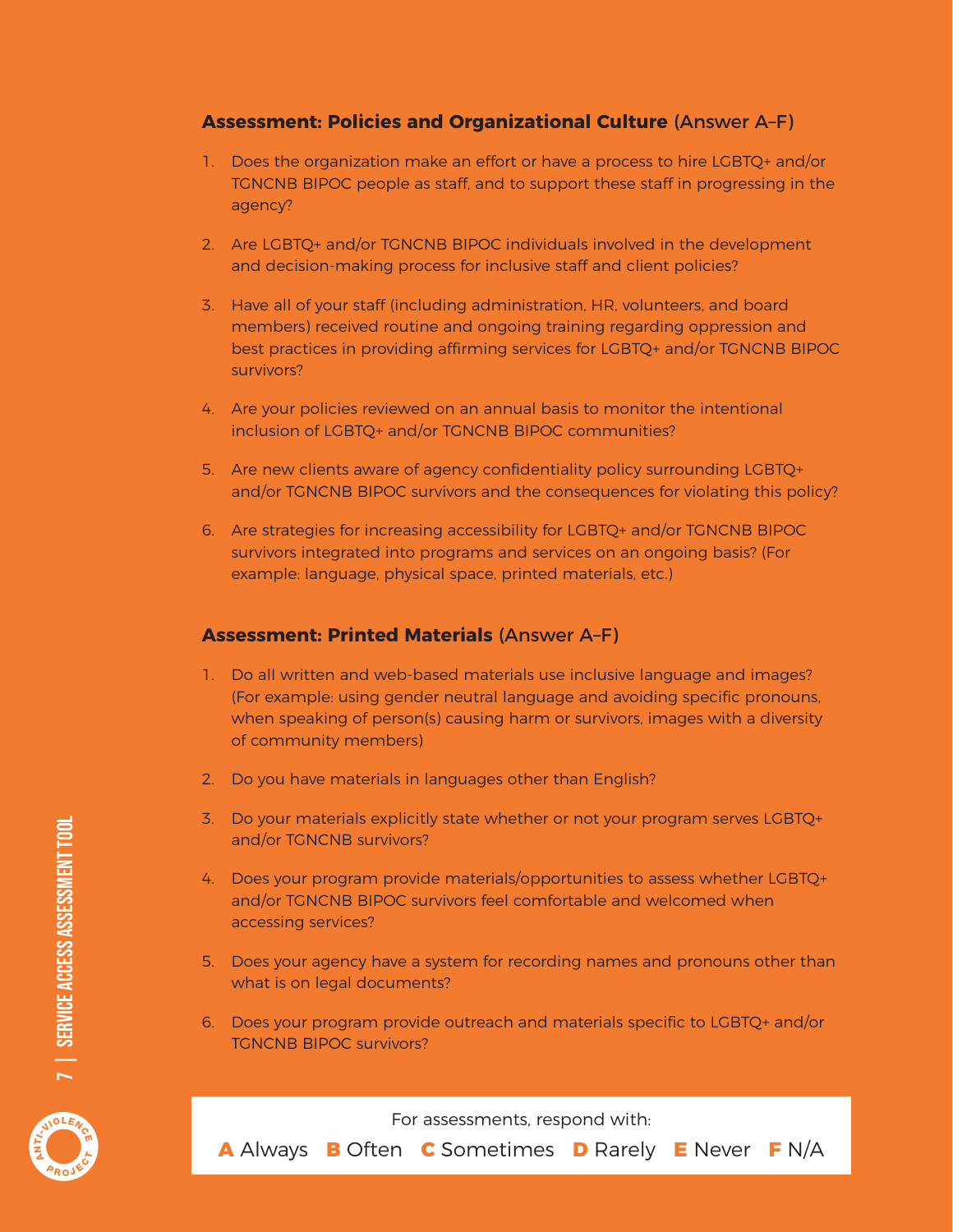#### **Assessment: Physical Space** (Answer A–F)

- 1. Is information about community services and resources for LGBTQ+ and/or TGNCNB BIPOC survivors easily accessible in your space(s)?
- 2. Do resource areas contain materials such as books, magazines, and videos that reflect the lives and experiences of LGBTQ+ and/or TGNCNB BIPOC survivors?
- 3. Are your facilities arranged to accommodate survivors of all gender identities, including safe access to restrooms and other shared spaces?
- 4. Does your waiting area or public areas have your non-discrimination policy posted?
- 5. Is the non-discrimination personnel policy available in languages other than English?
- 6. Does your space provide a welcoming environment for LGBTQ+ and/or TGNCNB BIPOC survivors? (i.e. signage, community photos, etc.)

#### **Open-Response Questions**

- 1. What are 2-3 internal barriers in your agency that prevent more inclusive services?
- 2. What are 2-3 external barriers facing your agency that prevent more inclusive services?



For assessments, respond with: **A** Always **B** Often **C** Sometimes **D** Rarely **E** Never **F** N/A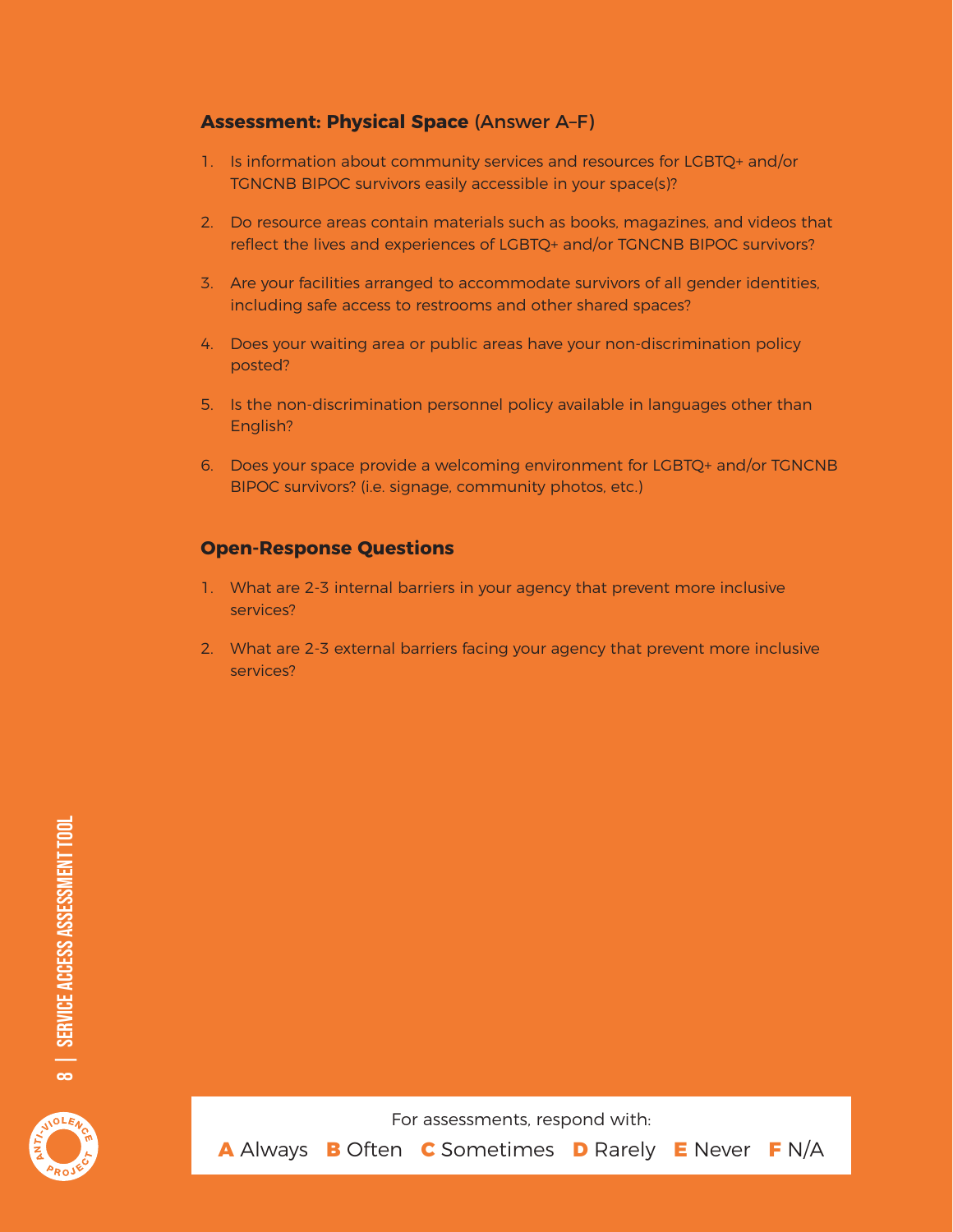### scoring and results

#### **Scoring the Overall Assessment**

To score your assessment, follow the grading system and add up the individual question points to see where you are at in terms of LGBTQ+ and/or TGNCNB cultural competency and service access. The assessment is out of 100 points total.

| For every answer $A = 4$ points                                  |
|------------------------------------------------------------------|
| For every answer $B = 3$ points                                  |
| For every answer $C = 2$ points                                  |
| For every answer $D = 1$ points                                  |
| For every answer $E = 0$ points                                  |
| For every answer $F =$ Multiply by 4 and add to the points       |
| Open-Response = Add 2 points each for completing, 4 points total |

#### **Subscores: Scores by Assessment Area**

Service providers can calculate the sub-scores of each of the four sections of the assessment to see where there is particular need to make improvements.

For example, an organization may be meeting many of the best practices of the printed materials and/or physical space, but may be lagging in policies and organizational culture and direct services.

Service providers can then look at the specific recommendations to improve their score in that area. Each area score is out of a total of 24 points.

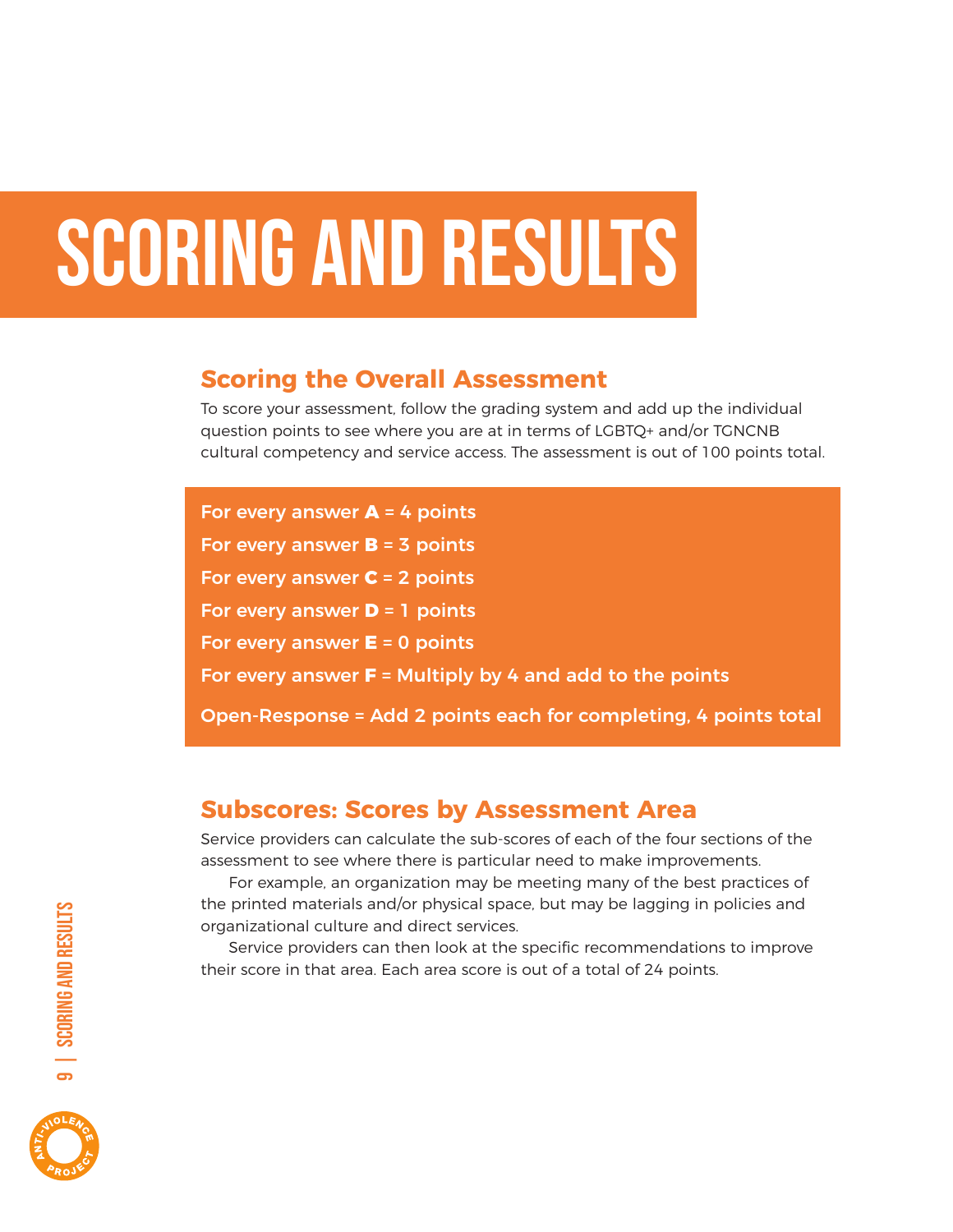#### **Results**

Once you've counted up your points, refer to the grading range of LGBTQ+ and/or TGNCNB cultural competency to understand where there is room for improvement. Then use the recommendations to improve in particular areas of service access.

**0–24: Novice.** Your organization may be unfamiliar with the recommended best practices around LGBTQ+ and/or TGNCNB cultural competency. Your organization is just starting this work and have not yet or have just started to think intentionally about culturally competent services. Read our recommendations on how to actively work to reduce barriers for LGBTQ+ and/or TGNCNB BIPOC, and reach out to the Network if you are interested in more targeted support around implementing best practices.

**28–48: Skilled Learner.** Your organization may be developing an awareness of LGBTQ+ and/or TGNCNB cultural competency and is attempting to implement some of the recommended best practices. Your organization is trying to think intentionally about culturally competent services, and you may have a few committed staff doing this work. But overall, the organization may be facing internal or external barriers to doing the work, including but not limited to time, funding, staffing shortages, a lack of commitment from the organizational leadership, or a lack of integration of incorporating service access into the organizational strategic planning and budgeting. Read our recommendations on how to actively work to reduce barriers for LGBTQ+ and/or TGNCNB BIPOC, and reach out to the Network if you are interested in more targeted support around implementing best practices.

**52-72: Competent Practitioner.** Your organization is working on improving LGBTQ+ and/or TGNCNB cultural competency at your agency, and has implemented a sizable amount of recommended best practices, but still strives to reduce barriers and improve services for these marginalized survivors. Your organization may be facing internal or external barriers to going further, and implementing more involved or difficult-to-execute recommendations. There may be other commitments on time, energy, and staffing, a lukewarm commitment from organizational leadership, or a lack of integration of incorporating service access into the organizational strategic planning and budgeting. Read our recommendations on how to actively work to reduce barriers for LGBTQ+ and/ or TGNCNB BIPOC, and reach out to the Network if you are interested in more targeted support around implementing best practices.

**76–100: Best Practices Maven!** Your organization is following many or most of the frequently recommended best practices around LGBTQ+ and/or TGNCNB cultural competency. There's always room for improvement, but it's clear you are committed to this work and have thought intentionally about culturally competent services, and are actively working to reduce barriers for LGBTQ+ and/or TGNCNB BIPOC. Your organization may consider joining the Network to build connections with other providers doing this work, continue building expertise, and spread knowledge to other providers.

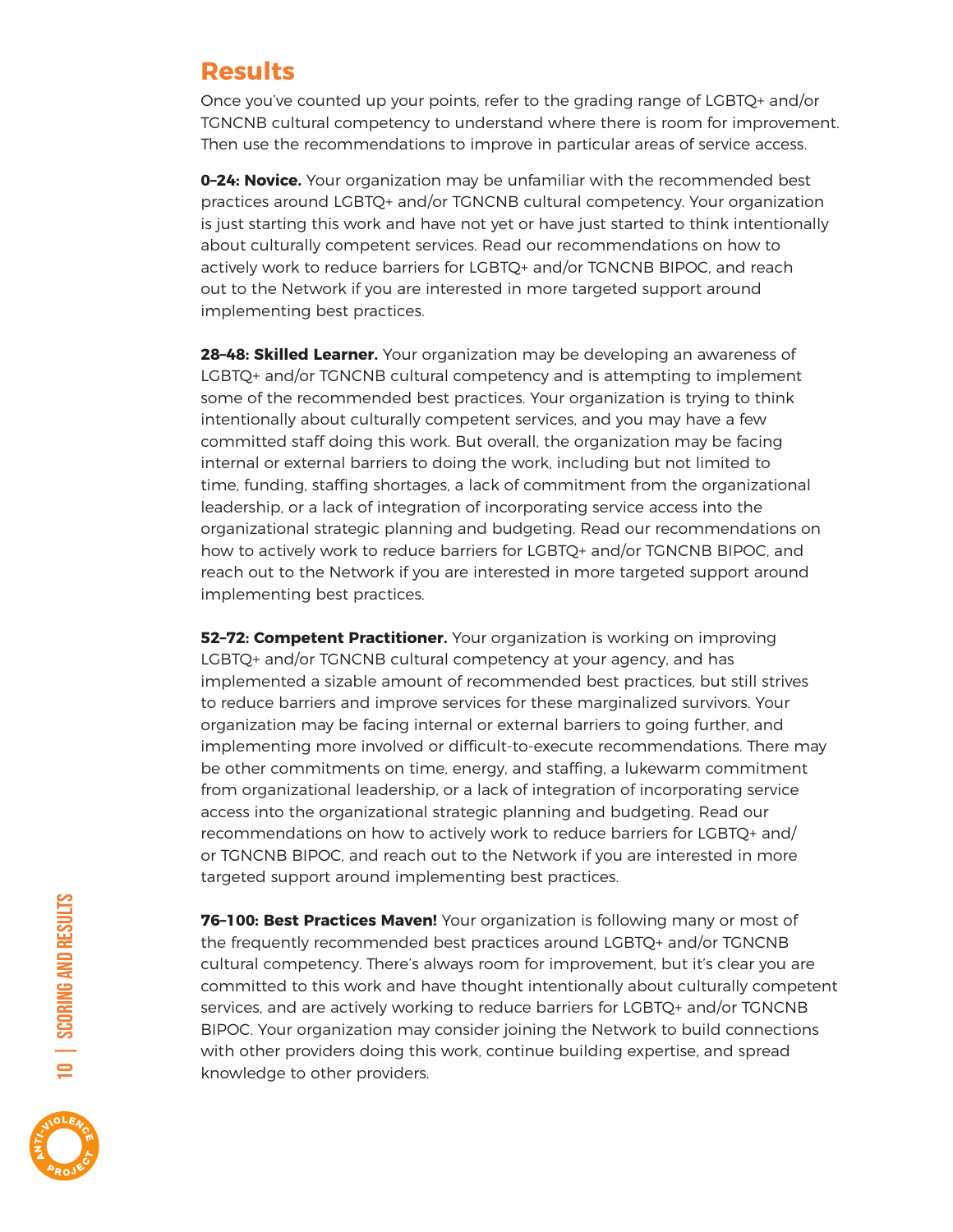## RECOMMENDATIONS

The recommendations for organizations to improve their score is broken down by assessment area to aid agencies in understanding what actions they can take to specifically improve in particular areas.

Organizations can also refer the Network's other tools, such as the **[Best](https://drive.google.com/file/d/0B85YJBfy4EqBUEhoWTVXUWVBeW8/view?usp=sharing)  [Practices Toolkit](https://drive.google.com/file/d/0B85YJBfy4EqBUEhoWTVXUWVBeW8/view?usp=sharing)**, **[Shelter Access Toolkit](https://drive.google.com/file/d/0B85YJBfy4EqBay1oSUZOV2NNZlk/view?usp=sharing)**, **[Power & Control in Relationships](https://drive.google.com/file/d/1L0jhhTQKgynmLUgf3jgCj2jDXB88oN_w/view?usp=sharing)  [Assessment Tool](https://drive.google.com/file/d/1L0jhhTQKgynmLUgf3jgCj2jDXB88oN_w/view?usp=sharing)**, and **[Sample Sexual Orientation and Gender Identity Non-](https://drive.google.com/file/d/1G-Nj9jDRygktLdIPVBg5VTdV9Il5r9X_/view?usp=sharing)[Discrimination Policy](https://drive.google.com/file/d/1G-Nj9jDRygktLdIPVBg5VTdV9Il5r9X_/view?usp=sharing)** to aid in improving their assessment score. Service providers can also request training with the New York City Anti-Violence Project or the Network through the **[Technical Assistance Center](https://avp.org/ncavp/tta-center/)** and **[Training Request Portal](https://avp.org/get-involved/request-a-training/)**.

#### **Recommendations: Direct Services**

- 1. Staff and volunteers should share their own pronouns when interacting with survivors, colleagues, and community.
- 2. Outreach staff and other staff use gender neutral pronouns when referring to survivors and person(s) causing harm until gender specific pronouns are provided.
- 3. Staff should conduct screenings based on power and control, not perceived gender identity, to ensure that the caller is not the primary person(s) causing harm before they are admitted to confidential programs/groups/sites. Crisis line workers should not assume the gender or sexuality of the caller, or the gender or sexuality of the person causing harm.
- 4. Staff and volunteers, including crisis line workers, must be trained to sensitively support LGBTQ+ and/or TGNCNB BIPOC survivors with the particular safety needs of belonging to each of these communities, and to competently provide other services, including links and referrals to relevant resources and culturally specific agencies.
- 5. If available and/or requested, staff should be able to make referrals for LGBTQ+ and/or TGNCNB BIPOC survivors of IPV who experience criminalization (connected to their survival) to programs that meet those intersecting needs. Staff should also be able to make referrals for LGBTQ+ and/or TGNCNB BIPOC survivors of IPV who have civil legal needs (i.e. order of protection, immigration, divorce, custody, housing, discrimination, etc).

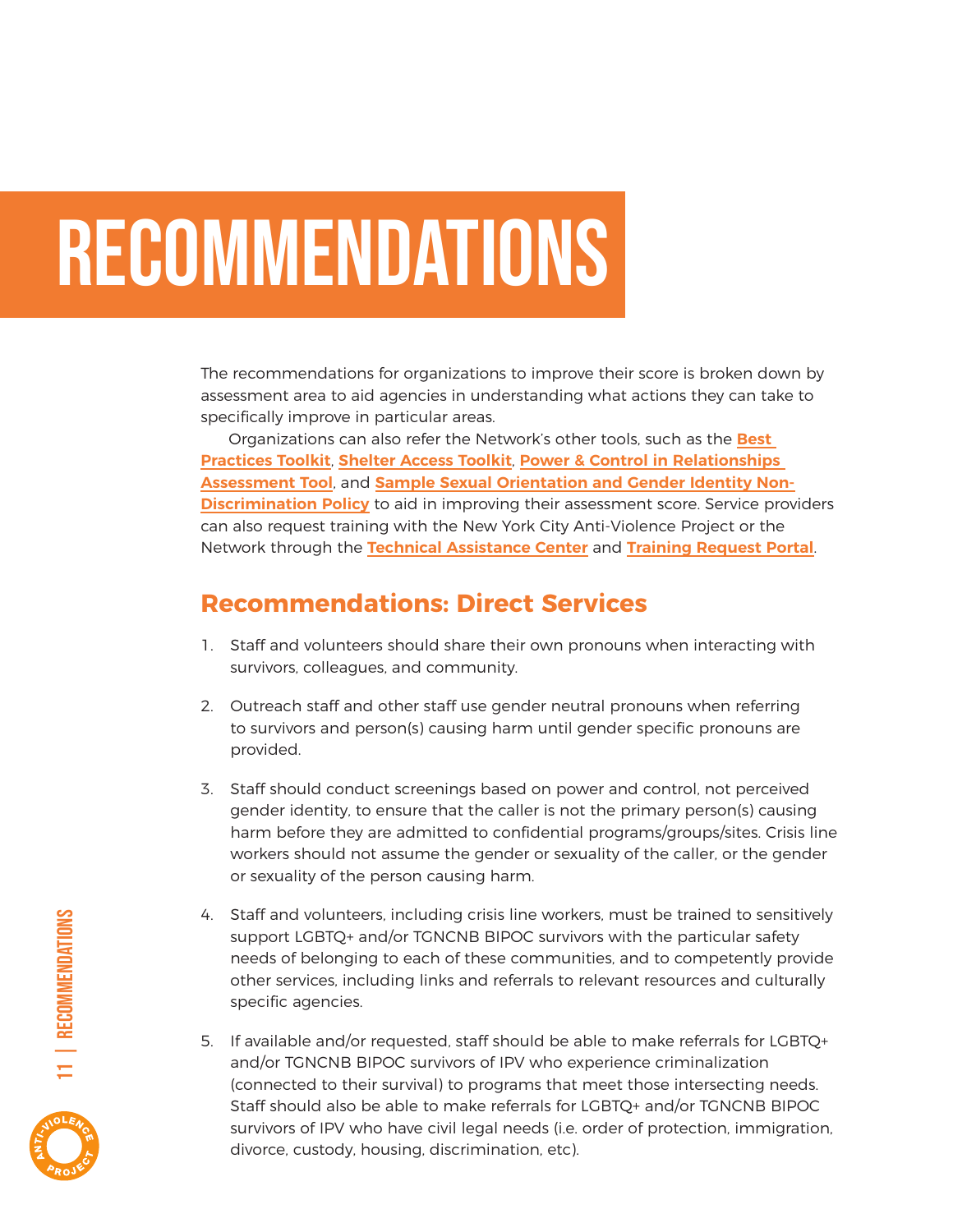Note: It's important for service providers to be able to conduct trauma informed, nuanced and context driven assessment for survivors of IPV who live at the intersection of criminalization and various types of legal engagement (family, matrimonial, immigration, child support, etc). Criminalized survivorship is intricate in nature and often overlooked in IPV assessment, care coordination, safety planning as well as clinical counseling and multi system advocacy. Many survivors who identify as LGBTQ+ and/or TGNCNB BIPOC are not properly assessed for criminalization upon engaging with service providers of victim advocacy organizations, yet are some of the most affected by violence. Having practitioners engage in nuanced assessment that are designed to differentiate survivor responses from a pattern of controlling and coercive behavior or other forms of aggression is paramount to providing holistic service provision.

6. An organization that has youth programming must have program staff familiar with issues confronting LGBTQ+ and/or TGNCNB BIPOC parents and youth (custody, coming out, school issues, transitioning, accommodations, etc.)

#### **Recommendations: Policies and Organizational Culture**

1. The organization should make a concerted effort to hire LGBTQ+ and/ or TGNCNB BIPOC individuals as staff, and to support these individuals in progressing in the agency.

Note: Service providers may struggle to connect how staffing practices can improve service provision, but many LGBTQ+ and/or TGNCNB BIPOC survivors develop more authentic and trusting relationships with staff when they share those identities. However, it is important that the organization support staff with these identities and ensure there are LGBTQ+ and/or TGNCNB BIPOC staff at all levels of the organization to prevent tokenization, burnout, and exploitation.

- 2. LGBTQ+ and/or TGNCNB BIPOC individuals should be involved in the development and decision-making process for inclusive staff and client policies.
- 3. All staff (including administration, HR, volunteers, and board members) should receive routine and ongoing training regarding oppression and best practices in providing affirming services for LGBTQ+ and/or TGNCNB BIPOC survivors.
- 4. Policies must be reviewed on an annual basis to monitor the intentional inclusion of LGBTQ+ and/or TGNCNB BIPOC communities. Policies should address safety, discrimination, and access among LGBTQ+ and/or TGNCNB BIPOC communities.
- 5. New clients should be aware of agency confidentiality policy surrounding LGBTQ+ and/or TGNCNB BIPOC survivors and the consequences for violating this policy.
- 6. Strategies for increasing accessibility for LGBTQ+ and/or TGNCNB BIPOC survivors must be integrated into programs and services on an ongoing basis. (For example: language, physical space, printed materials, etc.)LGBTQ+ and/or TGNCNB BIPOC survivors should be included in all areas (i.e. language, image, etc.) of outreach for your organization.



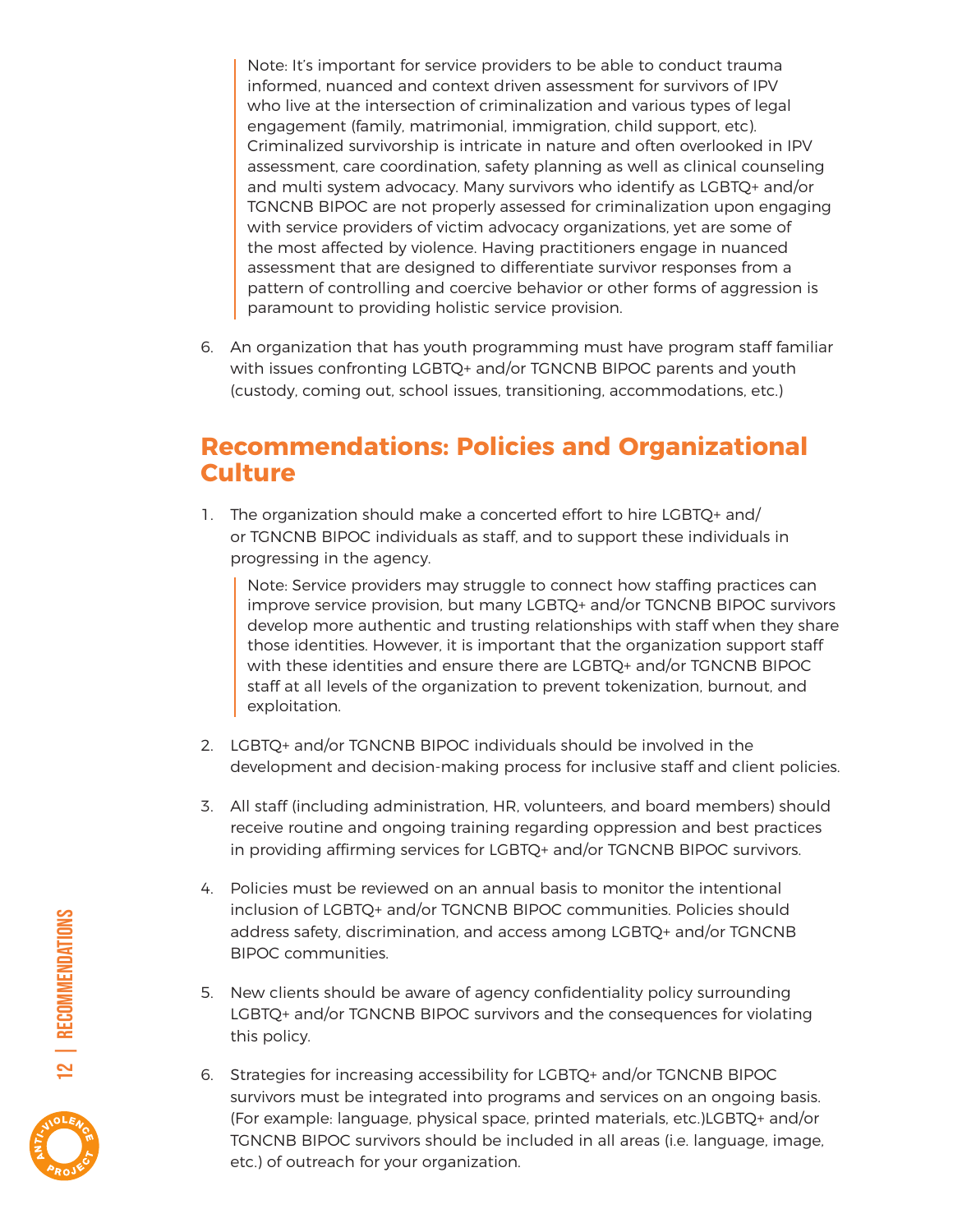#### **Recommendations: Printed Materials**

- 1. All written and web-based materials use inclusive language and images. (For example: using gender neutral language and avoiding specific pronouns, when speaking of person(s) causing harm or survivors, images with a diversity of community members.) Homophobia, transphobia, racism, sexism, ableism, and classism should be defined as forms of violence and oppression in your materials. Printed and/or web-based materials should include images of LGBTQ+ survivors, including those who are male and/or transgender.
- 2. You should have materials in languages other than English.
- 3. Your materials should explicitly state whether or not your program serves LGBTQ+ and/or TGNCNB survivors.
- 4. Your program should provide materials/opportunities to assess whether LGBTQ+ and/or TGNCNB BIPOC survivors feel comfortable and welcomed when accessing services.
- 5. Your agency should have a system for recording names and pronouns other than what is on legal documents. Your agency's client intake form should allow LGBTQ+ survivors to self-identify their gender identity.
- 6. Your program should provide outreach and materials specific to LGBTQ+ and/or TGNCNB BIPOC survivors.

#### **Recommendations: Physical Space**

- 1. Information about community services and resources for LGBTQ+ and/or TGNCNB BIPOC survivors should be easily accessible in your space(s).
- 2. Resource areas should contain materials such as books, magazines, and videos that reflect the lives and experiences of LGBTQ+ and/or TGNCNB BIPOC survivors.
- 3. Facilities should be arranged to accommodate survivors of all gender identities, including safe access to restrooms and other shared spaces.
- 4. Waiting area or public areas should have your non-discrimination policy posted.
- 5. The agency's non-discrimination personnel policy should be available in languages other than English.
- 6. Your space should provide a welcoming environment for LGBTQ+ and/or TGNCNB BIPOC survivors (i.e. signage, community photos, etc.)



13 | REcommendations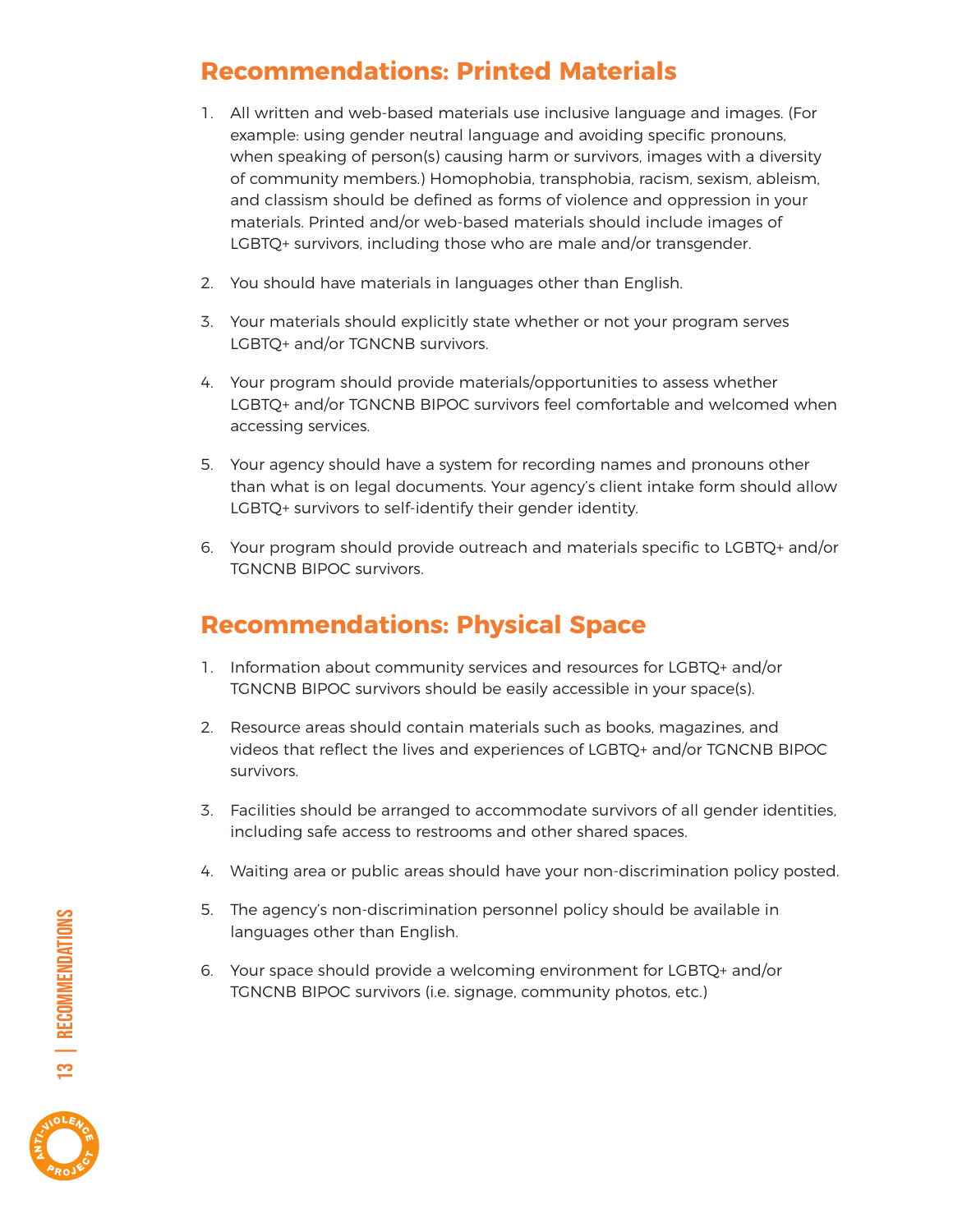#### **Recommendations: Barriers for Organizations to do Service Access Work**

Internal barriers in your agency that prevent more inclusive services may be difficult to overcome if there is not an organizational commitment to service access work, and so it is important for dedicated staff to begin there. External barriers like funding barriers or geographic isolation of services may be more difficult to overcome. The Network will be collecting information on these barriers to see if there are collective ways to address or advocate for policy or budget changes that might address these issues, but we recognize that organizations are trying to work through these barriers in real time. The Network can be a resource to you, and your organization can reach out to us to get more support.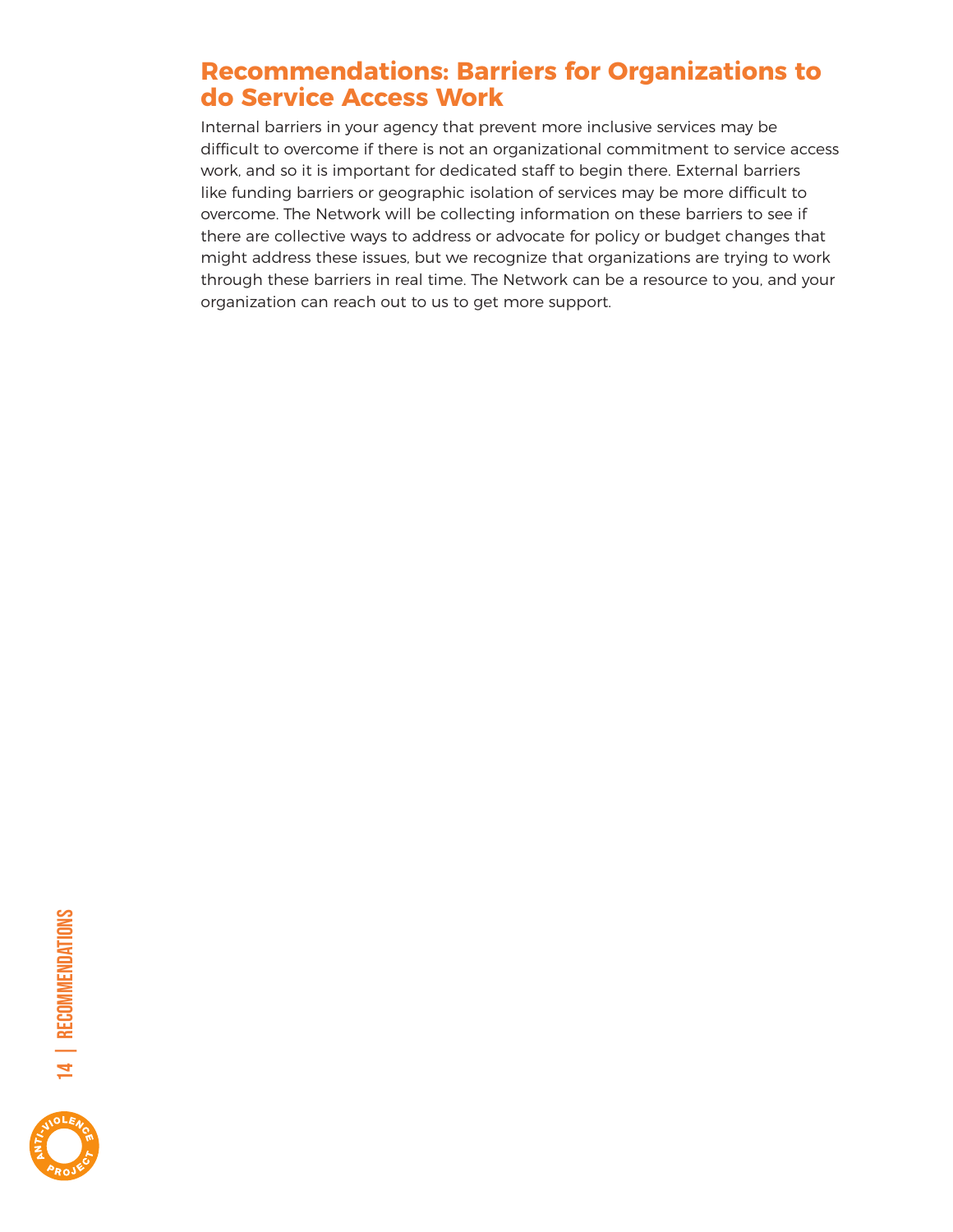### GLOSSARY

**LGBTQ+**: Lesbian, Gay, Bisexual, Trans or Transgender, and/or Queer

**Lesbian**: women primarily attracted romantically, erotically, and/or emotionally to other women.

**Gay**: experiencing attraction to some members of the same gender.

**Bisexual:** a person who experiences attraction to some people of their gender and another gender. (Often used interchangeably with "pansexual.")

**Trans** or **Transgender**: Trans/ Transgender is an umbrella term for anyone whose sex assigned at birth and gender identity do not correspond in the expected way (according to social norms).

**Queer**: an umbrella term to describe individuals who aren't straight and/or cisgender.

**+**: the + is included to acknowledge that there are a myriad of queer and trans identities.

**BIPOC**: Black, Indigenous, and People of Color.

**TGNCNB**: Transgender, gender non-conforming, and non-binary communities (TGNCNB or TGNCNB). TGNCNB face statistically higher rates of violence and discrimination than their cisgender peers, even those within LGBQ+ communities. TGNCNB identities are often erased and misunderstood, acting as a barrier to accessing services.

**Violence**: any act where harm is caused to a person, negatively impacting wellbeing. Power over another facilitates harm. There are many different forms of violence: physical, emotional, financial, sexual, spiritual, etc. Violence is defined as perceived by the person experiencing it.

#### **Historically underserved**

**communities**: communities that do not receive equitable resources compared to their white, normative counterparts, and in fact, are criminalized, targeted, and subjected to violence instead. This includes BIPOC, LGBTQ+ and TGNCNB people, immigrants and people with unstable documentation status, people with disabilities, people affected by HIV, folks who use drugs, sex workers, survivors of violence, incarcerated people or those who have been or are currently entangled with the criminal legal system, and low income working class communities.



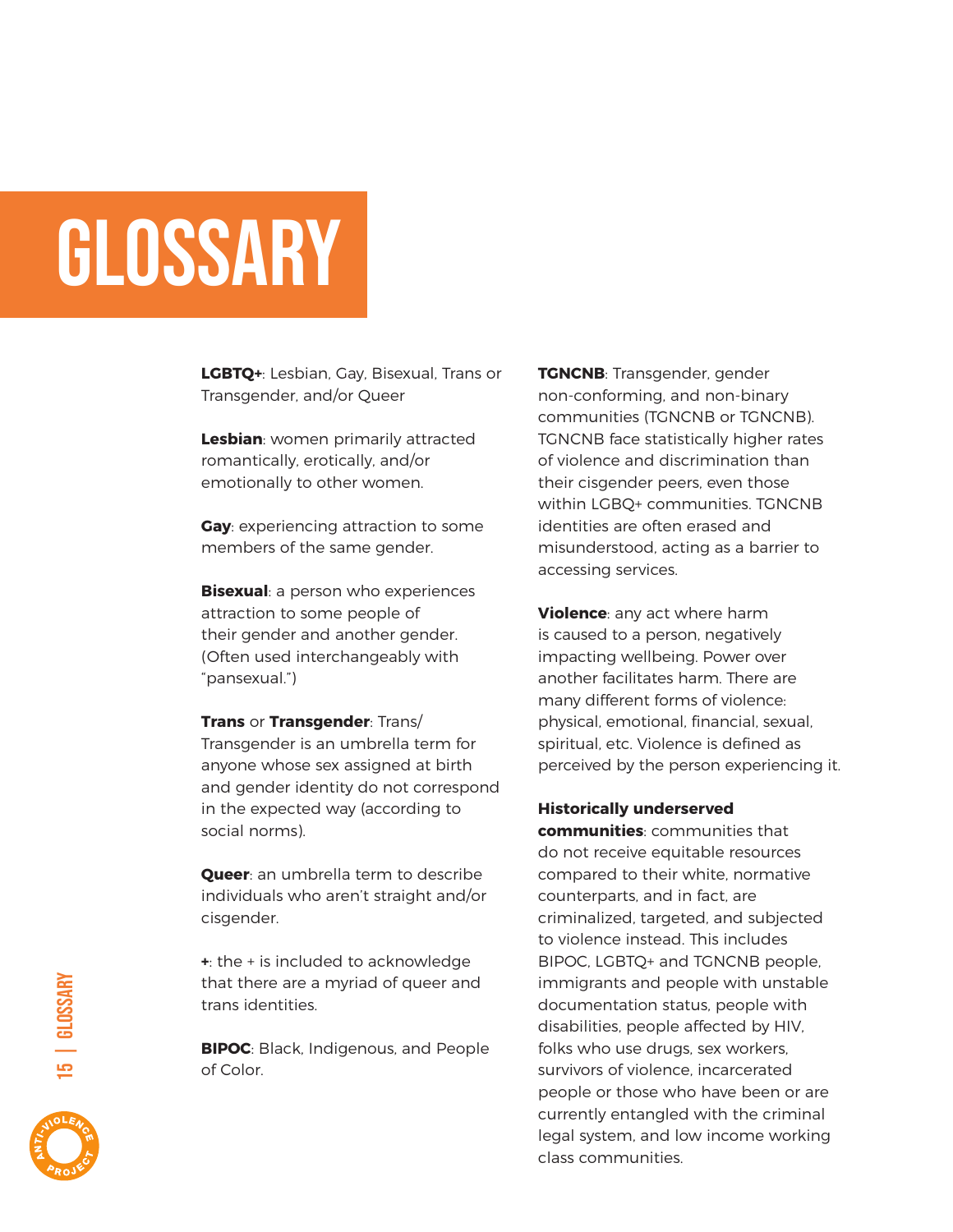**Homophobia**: a range of negative attitudes (e.g., fear, anger, intolerance, resentment, erasure, or discomfort) that one may have toward LGBTQ+ people.

**Transphobia**: fear, discrimination, or hatred of trans people or community, or gender ambiguity.

**Racism**: systemic and interpersonal violence and abandonment based on race and power. A system of oppression maintained by institutions and cultural "norms" that exploit, control, and oppress BIPOC, to maintain a position of social/material supremacy for white people.

**Sexism**: attitudes, beliefs, and behaviors, and organizational, institutional, and cultural practices that either reflect negative evaluations of individuals based on their gender or perceived gender, which privilege cisgender males. Sexist attitudes stem from stereotypes of gender roles and power of cis heterosexual men over others.

**Misogyny**: sexism or the hatred of women. A person with misogynistic beliefs may not be aware that they are demonstrating a hatred towards women — or even believe that they hate women — but their behavior and words expose prejudice, disdain of, or hostility to women.

**Misogynoir**: the specific hatred, dislike, distrust, and violent prejudice directed toward Black women. Coined by the queer Black feminist Moya Bailey in 2010, the term is a blending of concepts that combines "misogyny" and the French word for black, "noir."

**Cisgender**: when someone's gender identity is the same as their sex assigned at birth, following social norms.

**Cissexism**: exercising position of power and preferential treatment of cisgender people, the idea that being cisgender is somehow better or more "right" than being trans, that invisibilizes or hypervisiblizes other genders, and justifies violence against all those who are not cis.

**Ableism**: systemic or interpersonal discrimination and social prejudice against people with disabilities or who are perceived to have disabilities. Ableism characterizes persons as defined by their disabilities and as inferior to the "able-bodied." On this basis, people are assigned or denied certain perceived abilities, skills, or character orientations.

**Classism**: systemic or interpersonal differential treatment based on social/economic class or perceived class. It's the systematic oppression of subordinated class groups to advantage the dominant wealthy class(es). It's the systematic assignment of characteristics of worth and ability based on social class.

**Chosen Family**: A group of individuals who deliberately choose one another to play significant roles in each other's lives. One definition of chosen family is a group of people someone is emotionally close and consider 'family' even though they are not biologically or legally related. These relationships are especially important to LGBTQ+ and TGNCNB people who may be ostracised from their families due to stigma around their gender identity or sexual orientation.